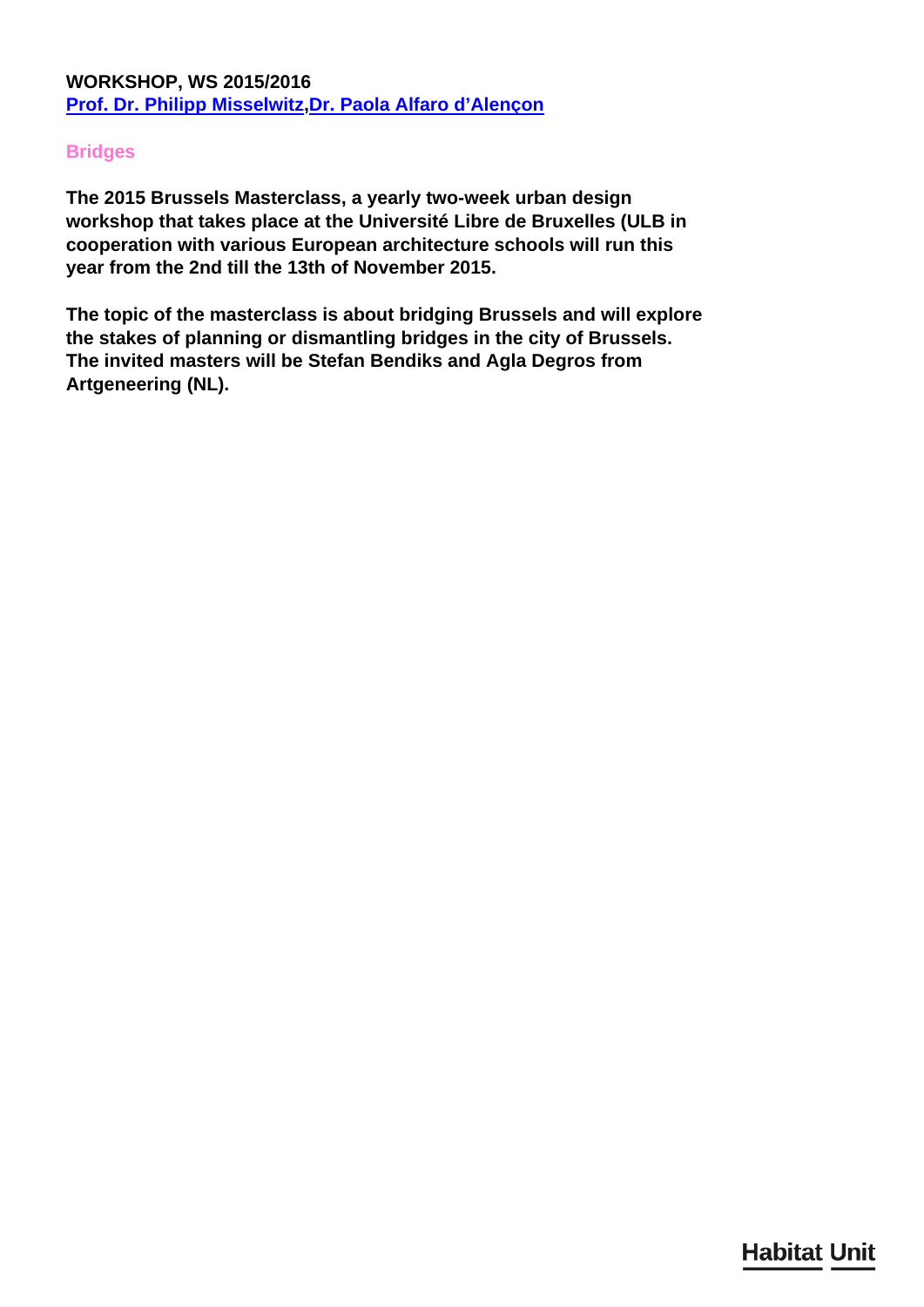**Workshop** 

**APPLY NOW** 

The 2015 Brussels Masterclass, a yearly two-week urban design<br>workshop that takes place at the<br>Universite Libre de Bruxelles **CONSTRUCTED CONSTRUCTS**<br>
COLE In cooperation with various<br>
European architecture schools<br>
will run this year from the 2nd till<br>
the 13th of November 2015

The topic of the masterclass is<br>about bridging Brussels and will<br>explore the stakes of planning or<br>diamaniling bridges in the city of<br>Brussels. The invited masters<br>will be Stefan Bendiks and Agia<br>will be Stefan Bendiks and Degros from Artgeneering (NL).

The class is open for 6 students<br>of the TU Berlin, The ULB in<br>Brussels will provide<br>accommodation and Junch,

More information on https://dl.dropboxusercontent<br>com/u/376106/presentation%20 20150706.pdf

Image: Highwags in Metropolis



**Bridges** 

**Masterclass in** Brussles 02/11 - 13/11 Workshop, 3 ECTS<br>MA UD, MA Arch, MA SRP; WP

First meeting<br>October 27th, 2pm - 4pm, A60B

Application<br>Short motivation letter, CV &<br>some samples of your work all<br>in one pdf until October 12th<br>to Paola Alfaro d'Alençon paola.alfarodalencon@tu berlin,de or<br>Ali Saad saad@tu-berlin.de

**Habitat Unit** 

The class is open for 6 students of the TU Berlin. The ULB in Brussels will provide accommodation and lunch.

More information on:

https://dl.dropboxusercontent.com/u/376106/presentation%2020150706. pdf

**Course Information** 

**Habitat Unit**